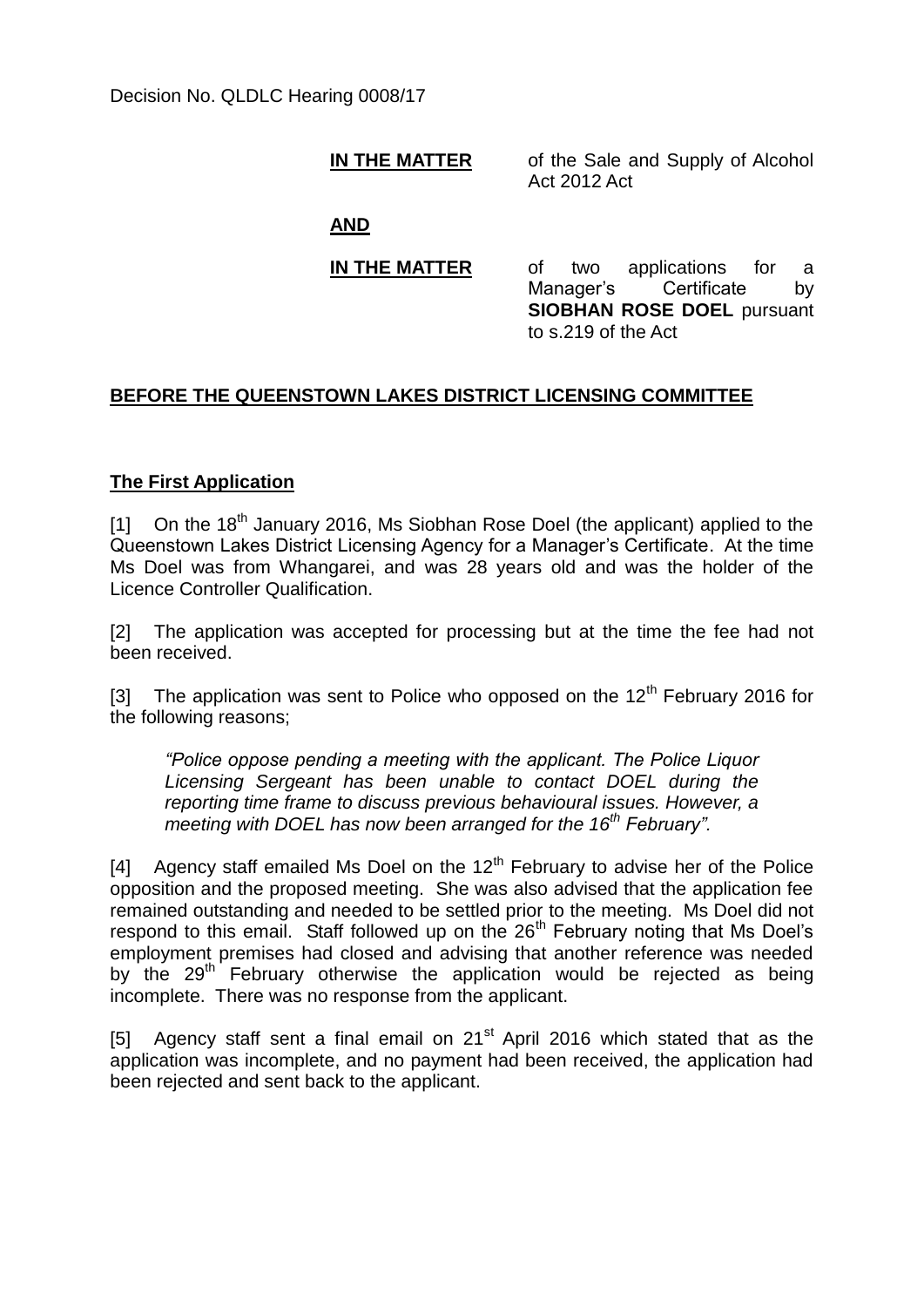## **The Second Application**

[6] Against that background, Ms Doel filed a second application which was received by the Queenstown Lakes District Licensing Agency on the 14<sup>th</sup> October 2016. The Inspector's report stated that the application was incomplete when received by the agency as no work references were included. Agency support staff emailed the applicant on the  $18<sup>th</sup>$  October requesting the required references. One reference was received on the  $20<sup>th</sup>$  October which showed Ms Doel had been employed since the  $8<sup>th</sup>$  August 2016 at the Bathhouse Restaurant premises in Queenstown as part of the floor staff team.

[7] The application was sent to Police for reporting purposes on the  $27<sup>th</sup>$  October 2016 and a report in opposition was received back from them on the  $28<sup>th</sup>$  October.

*Police opposed under s222 (a) the applicants suitability as a Manager stating that the applicant "...has two active charges currently before the Queenstown District Court, for shoplifting on the 26thJuly 2016"* 

[8] Ms Doel was advised of the Police opposition and of the options that were available to her on the  $7<sup>th</sup>$  December 2016. The information was responded to by Ms Doel's lawyer by phone. He advised the agency that his client had name suppression until the pending charges were dealt with, and requested discretion with matters relating to the application and Ms Doel. The agency responded that discretion was a matter of course, but a response to the  $7<sup>th</sup>$  December email regarding the applicants options was required.

[9] On the 11<sup>th</sup> December 2016 Ms Doel requested the application be considered by the District Licensing Committee. The Inspector noted that as at the 11<sup>th</sup> January 2017, the applicant had not completed the test required as part of the manager's application process. The Agency decided, due to the name suppression, to postpone sending the application to the District Licensing Committee until the pending charges had been heard by the District Court.

[10] Ms Doel had been booked in for her manager's test on the  $25<sup>th</sup>$  January 2017 however she failed to attend and no explanation was received for her absence. Agency staff called and left voicemail and followed up with another call on the  $27<sup>th</sup>$ January. There was no response to any of the calls or left messages from the applicant.

[11] On the 20<sup>th</sup> March 2017, Agency staff requested from Police the outcome of the charges against Ms Doel. On the  $21<sup>st</sup>$  March. Police responded advising there was no name suppression, and that Ms Doel had been convicted in the Queenstown District Court on the 10<sup>th</sup> January 2017 for two shoplifting charges which occurred on the  $20<sup>th</sup>$  July 2016, and one further charge of shoplifting which occurred on the  $29<sup>th</sup>$ December 2016.

[12] On the  $21<sup>st</sup>$  March 2017, after receiving the response from Police, agency staff tried to contact Ms Doel by email, phone and voicemail advising that if she did not contact the agency, the application would be forwarded to the District Licensing Committee for refusal. On the 23<sup>rd</sup> March, Ms Doel responded via email that she had been away up north with a very sick family member and had not been checking her emails. Agency staff requested she call them but to date, there has been no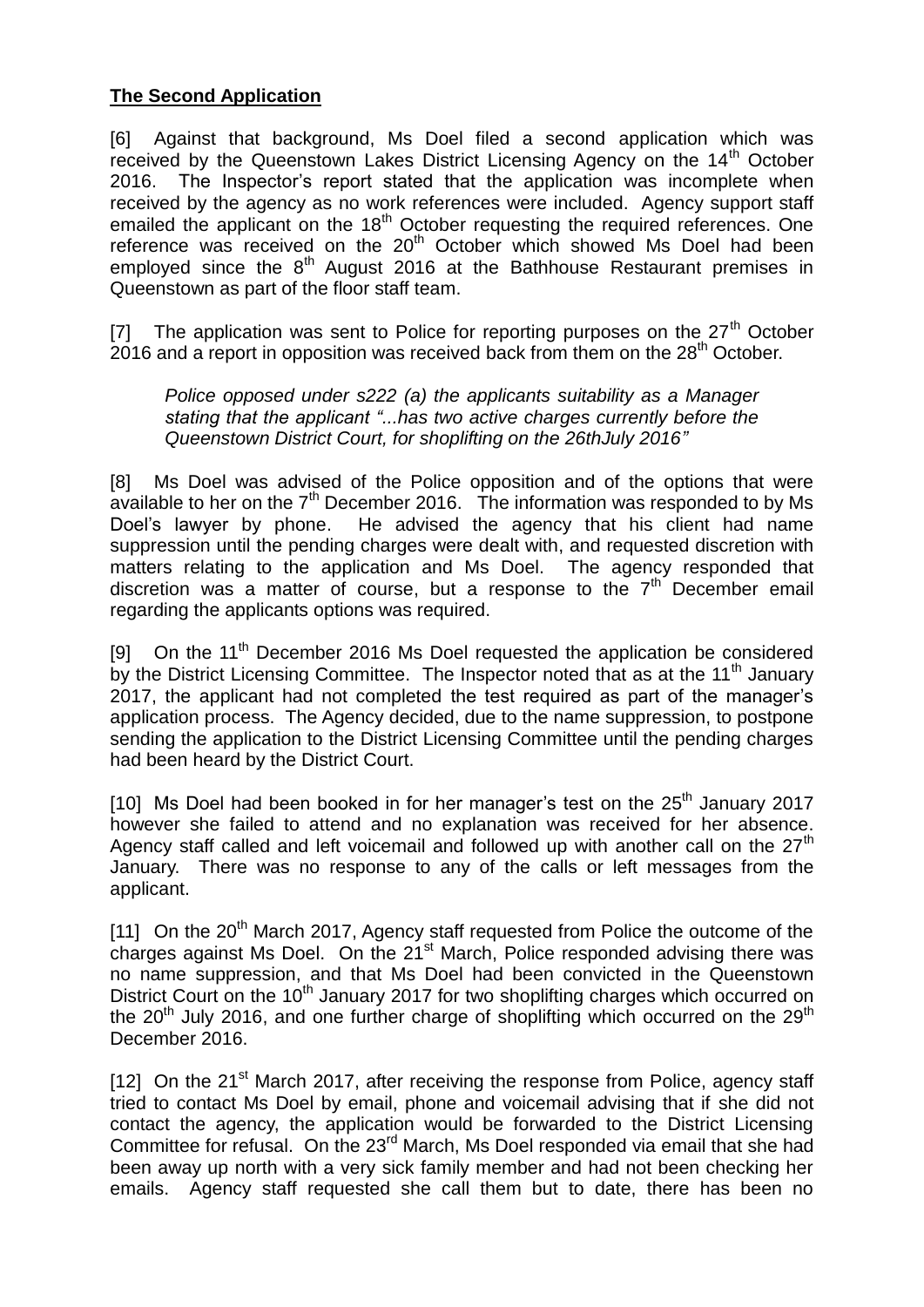response. Staff contacted her place of employment only to find that she had not worked at the premises for some time, since roughly November last year.

# **The Committee's Decision and Reasons**

- [13] The Committee is directed by s222 of the Act to have regard to the following matters;
	- *(a) the applicant's suitability to be a manager;*
	- *(b) any convictions recorded against the applicant;*
	- *(c) any experience, in particular recent experience that the applicant has had in managing any premises or conveyance in respect of which a licence was in force;*
	- *(d) any relevant training, in particular recent training, that the applicant has undertaken and evidence that the applicant holds the prescribed qualification required under section 218;*
	- *(e) Any matters dealt with in any report under section 220 of this Act.*

[14] It is up to the applicant to satisfy us 'on the probabilities' as to her suitability. There are a number of cases that have established principles that help us in our decision making process. These cases clearly show that an applicant for a Manager's Certificate has to meet a high standard.

[15] In Deejay Enterprises Limited (LLA Decisions 531/97-532/97) the Authority stated:

*"The broad pattern in recent years has been to gently raise the required standard for licensees and holders of a General Manager's Certificate….The "guiding hand" or "hands-on" operator of any company or the potential holder of a General Manager's Certificate now receives greater scrutiny from both the Police and other reporting agencies. Character and reputation are closely examined. The law and human desires of patrons frequently take different directions. The Police cannot be everywhere. Little but a licensee's or manager's character and suitability may stand between upholding the law and turning a blind eye. Self-imposed standards in accordance with the law must be set by licensees and by holders of General Manager's Certificates…... "*

[16] In the decision of Ian Neville Frith LLA PH591/2005 the Authority stated:

*"Since this responsibility was devolved to managers in 1999, there has been a drive to raise the standards of those charged with the responsibility of supplying liquor to the public. Current expectations are that the management of licensed premises is now conducted by persons of integrity who are committed to supervising the sale and supply of liquor, and concerned to give meaning to the term, 'host responsibility'. Mutual respect and co-operation between managers and the reporting and enforcement agencies, is a vital part of this expectation".*

[17] And finally in the decision of *Graham Leslie Osborne* 2388/95 the Licensing Authority set out its view of how long a person should wait following receiving a